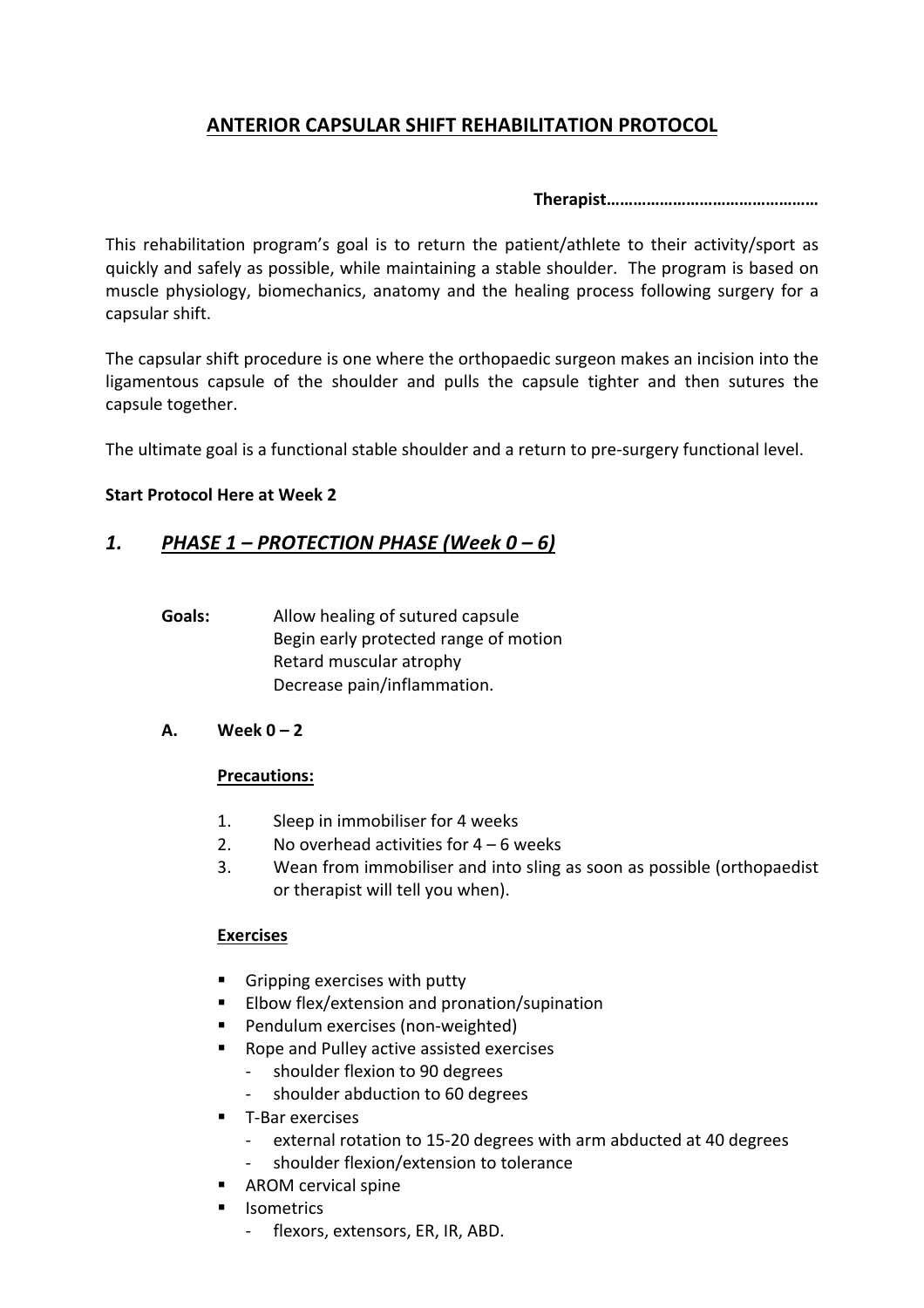## **Criteria for Hospital Discharge**

- 1. Shoulder range of motion (AAROM) flexion 90 degrees, abduction 45 degrees, ER 40 degrees.
- 2. Minimal pain and swelling
- 3. "Good" proximal and distal muscle power
- **B. Week 2 – 4**
- **Goals:** Gradual increase in ROM Normalise arthrokinematics Improve strength Decrease pain/inflammation
- 1. Range of Motion Exercises T-Bar active assisted exercises ER @ 40 degrees ABD to 45 degrees IR @ 40 degrees ABD to 45 degrees Shoulder flex/ext to tolerance Shoulder abduction to tolerance Shoulder horizontal ABD/ADD Rope & Pulley flex/ext.
	- All exercises performed to tolerance
		- Take to point of pain and/or resistance and hold
		- Gentle self capsular stretches
- 2. Gentle joint mobilisation to re-establish normal arthrokinematics to:
	- scapulothoracic joint
	- glenohumeral joint
	- sternoclavicular joint
- 3. Strengthening exercises
	- isometrics
	- may initiate tubing for ER/IR at 0 degrees.
- 4. Conditioning program for:
	- trunk
	- lower extremities
	- cardiovascular
- 5. Decrease pain/inflammation
	- ice, NSAID, modalities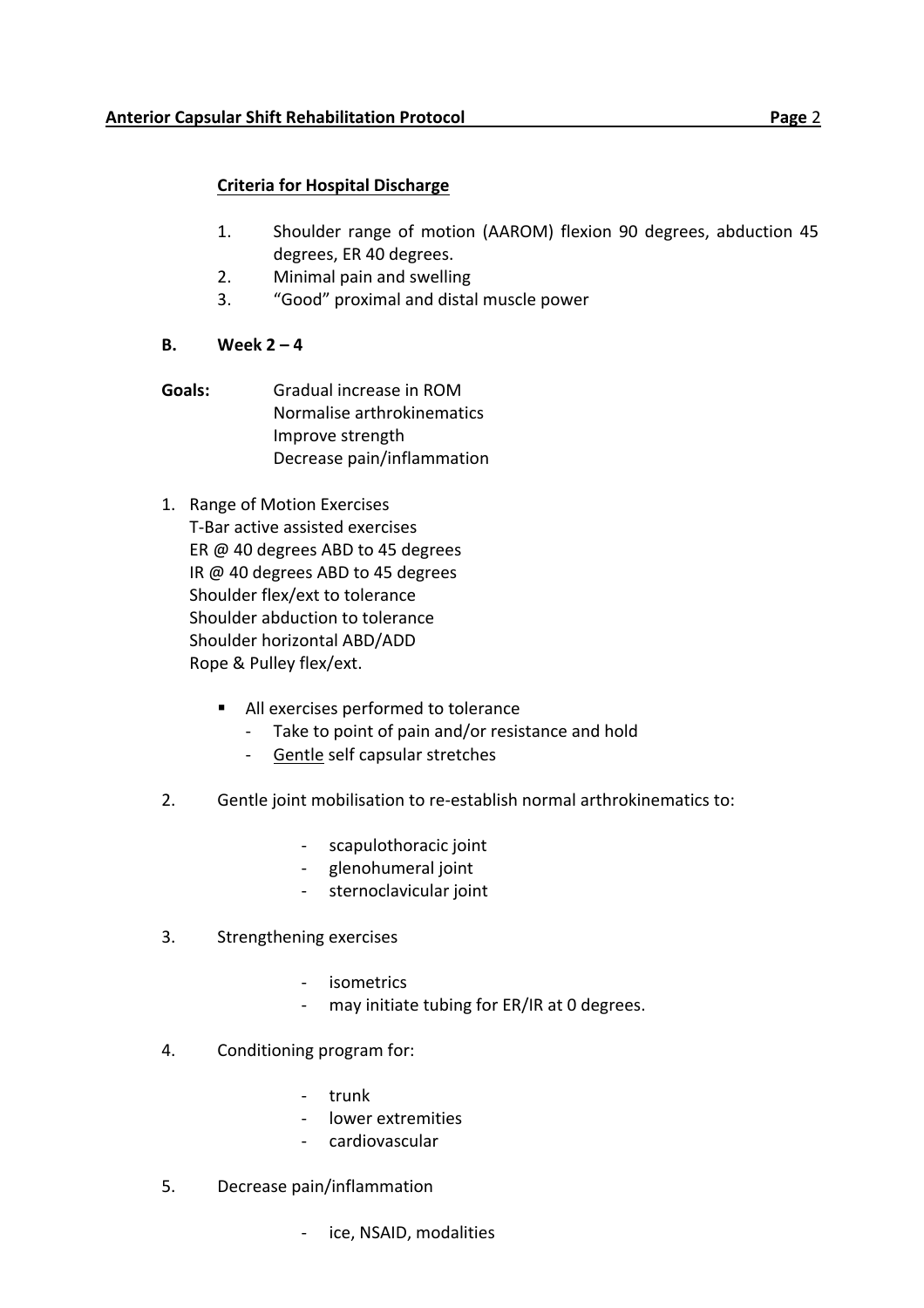# **C. Week 5**

- AARM flexion to tolerance
- IR?ER @ 45 degrees ABD to tolerance
- Initiate isotonic (light wt.) strengthening
- Gentle joint mobilisation (Grade III)

## **D. Week 6**

- AARCM. Continue all strengthening exercises
- Progress ER/IR @ 90 degrees abduction

# *B. PHASE 2 – INTERMEDIATE PHASE (Week 7 – 12)*

**Goals:** Full non-painful ROM at week 8 – 10 Normalise arthrokinematics Increase strength Improve neuromuscular control.

# **A. Week 7 – 10**

- 1. Range of Motion Exercises T-Bar active assisted exercises Continue all exercises listed above Gradually increase ROM to full RO week 8 to 10 Continue self capsular stretches Continue joint mobilisation
- 2. Strengthening Exercises Initiate isotonic dumbbell program
	- side lying ER
	- side lying IR
	- shoulder abduction
	- supraspinatus
	- latissimus dorsi
	- rhomboids
	- biceps curls
	- triceps curls
	- shoulder shrugs
	- push-ups into chair serratus anterior)

Continue tubing at 0 degrees for ER/IR.

3. Initiate Neuromuscular Control Exercises for Scapulothoracic Joint.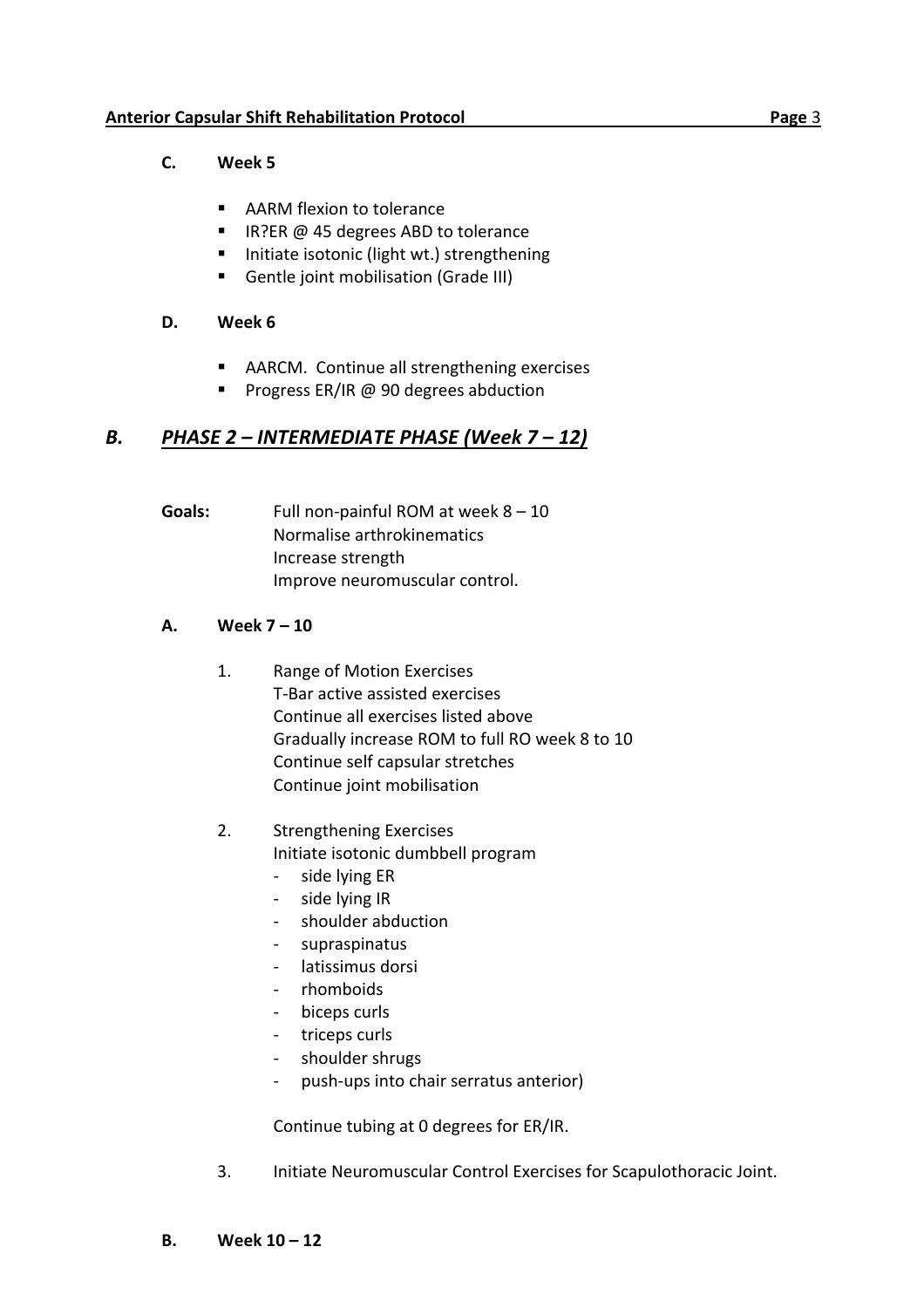## **Anterior Capsular Shift Rehabilitation Protocol Page** 4

- 1. Continue all exercises listed above
- 2. Initiate tubing exercises for rhomboids, latissimus dorsi, biceps and triceps
- 3. Initiate aggressive stretching and joint mobilisation, if needed.

# *PHASE 3 – DYNAMICS STRENGTHENING PHASE (Week 12 – 20)*

Advanced Strengthening Phase.

## **A. Week 12 – 17**

**Goals:** Improve strength/power/endurance Improve neuromuscular control Prepare athlete to begin to throw.

## **1. Criteria to Enter Phase III**

- a. Full non-painful ROM
- b. No pain or tenderness
- c. Strength 70% or better compared to contralateral side.

### **Emphasis of Phase III**

- High speed, high energy strengthening exercises
- Eccentric exercises
- Diagonal patterns

### **Exercises**

### **Throwers Ten Exercises:**

- Initiate tubing exercises in 90/90 position for IR and ER (slow sets, fast sets)
- Tubing for rhomboids
- Tubing for latissimus dorsi
- Tubing for biceps
- Tubing for diagonal patterns D2 extension
- Tubing for diagonal patterns D2 flexion
- Continue dumbbell exercises for supraspinatus and deltoid
- Continue serratus anterior strengthening exercises push-ups floor.

### **2. Continue trunk/LE strengthening exercises**

- **3. Continue neuromuscular exercises**
- **4. Continue self capsular stretches**
- **B. Week 17 - 20**